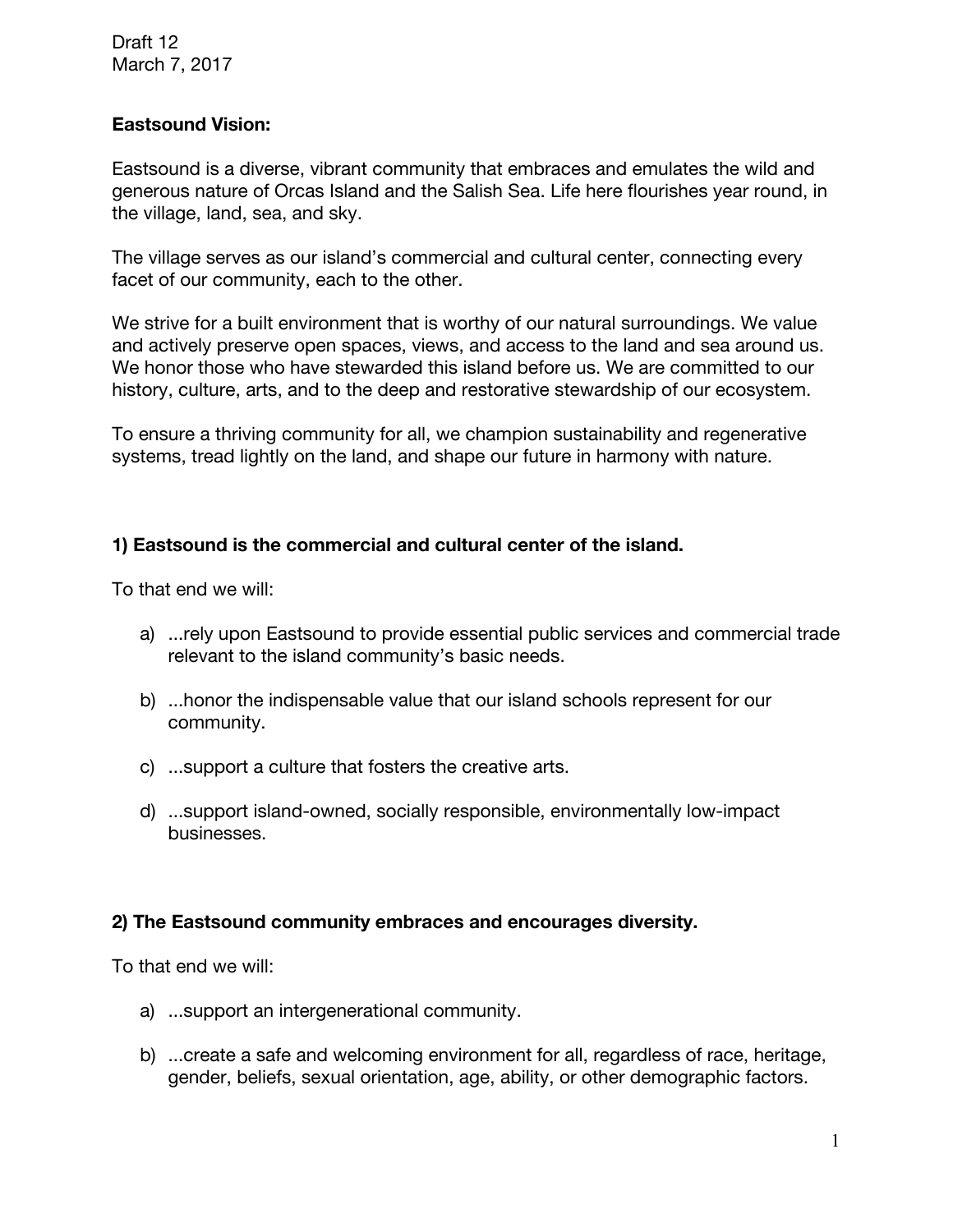- c) ...make our village a safe and welcoming place for children.
- d) ...promote a culture that inspires and serves year-round and seasonal residents, as well as visitors.
- e) ...support affordable, year-round housing for middle and lower income households
- f) ...support aging in place.

# **3) Eastsound supports small business, entrepreneurship, and a year-round economy.**

To that end we will:

- a) ...create a sustainable economic plan for Eastsound.
- b) ...encourage and support affordable commercial and creative spaces.
- c) ...encourage infrastructure for people working remotely.
- d) ...support small-scale organic farming and create a year-round market for island goods, arts, crafts, and agriculture.
- e) ...encourage eco, agricultural, arts, wellness, and other forms of low-impact tourism.

# **4) Eastsound honors its natural environment.**

- a) ...respect, preserve, and protect Eastsound's existing wetlands and implement watershed best-management practices.
- b) ...minimize stormwater runoff by using the best green and sustainable solutions available.
- c) ..protect, restore, and maintain Eastsound-area watersheds.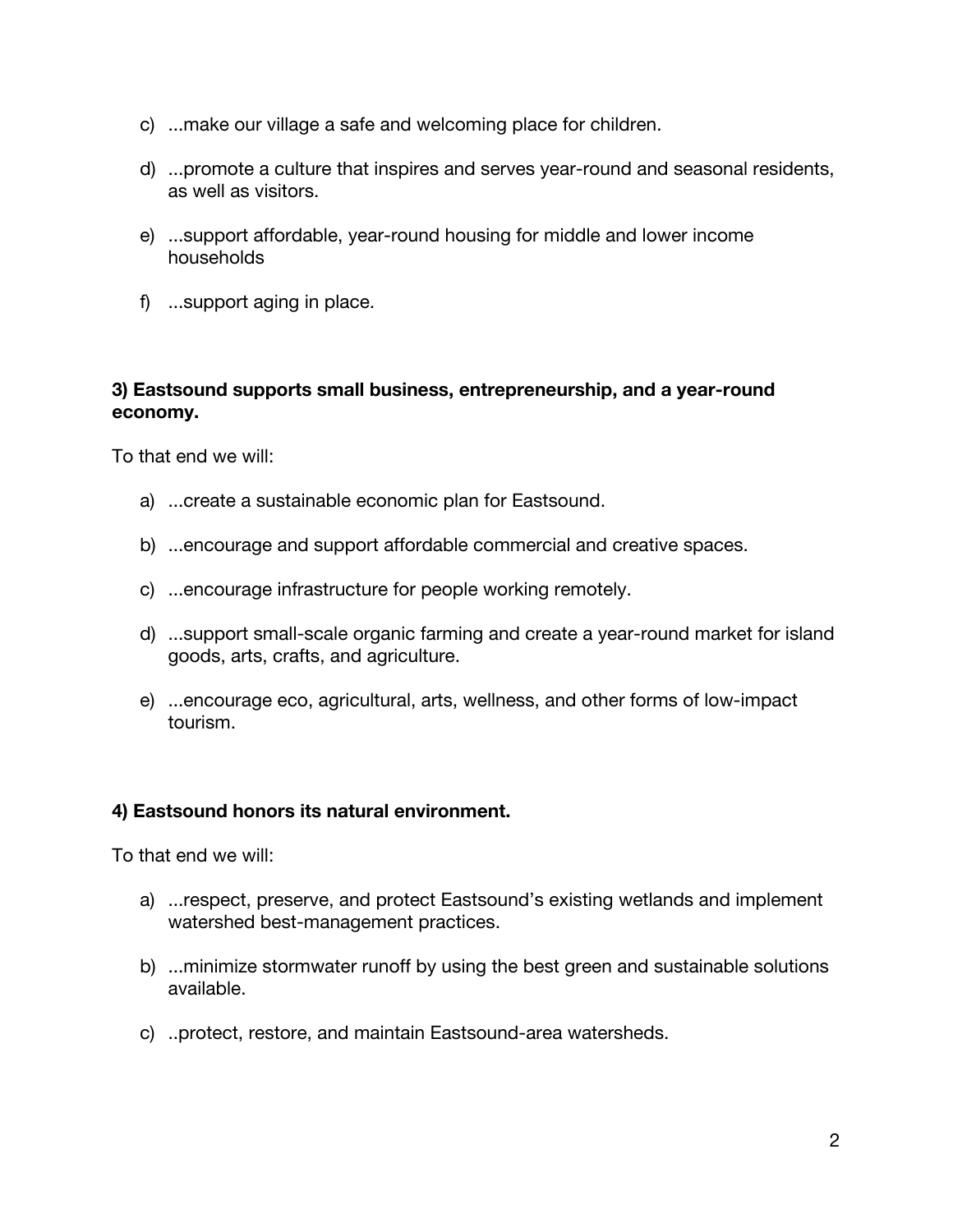- d) ...rely upon existing in-town wetlands and drainage patterns to provide natural water treatment.
- e) ...preserve our open skies.
- f) ...preserve Eastsound's open and natural spaces for their habitat and restorative values to the community.
- g) ...protect our valuable coastal and marine habitats, spawning grounds, and sea life along Eastsound's shorelines, including Indian Island and near-shore waters.
- h) ...create low-impact pedestrian access to shorelines.
- i) ...anticipate and devise solutions to mitigate the impact of climate change and sea level rise that are in harmony with natural systems.

## **5) Eastsound's built environment creates a vibrant, sustainable, livable village.**

- a) ...require that future development be sustainable and prevent development that degrades the natural environment.
- b) ...preserve the unique character and scale of the village and strive towards a sense of harmony, cohesion and architectural consistency by maintaining and enhancing the Eastsound Design Standards.
- c) ...create and maintain a compact, walkable village that preserves and maintains public open spaces and offers a balanced mix of commercial and residential structures in the Village Core.
- d) ...create intimate, lively, inviting streetscapes and public spaces where young and old can mix, relax and socialize.
- e) ...eliminate light pollution and preserve undiluted night skies by reinforcing current lighting ordinances and supporting minimal, low profile lighting of the streetscape, for pedestrian safety and evening activity, only in conformance with "dark sky" protocols.
- f) ...recognize that the spaces between buildings and views of the surrounding hills, East Sound, and Straits of Georgia contribute to the village character.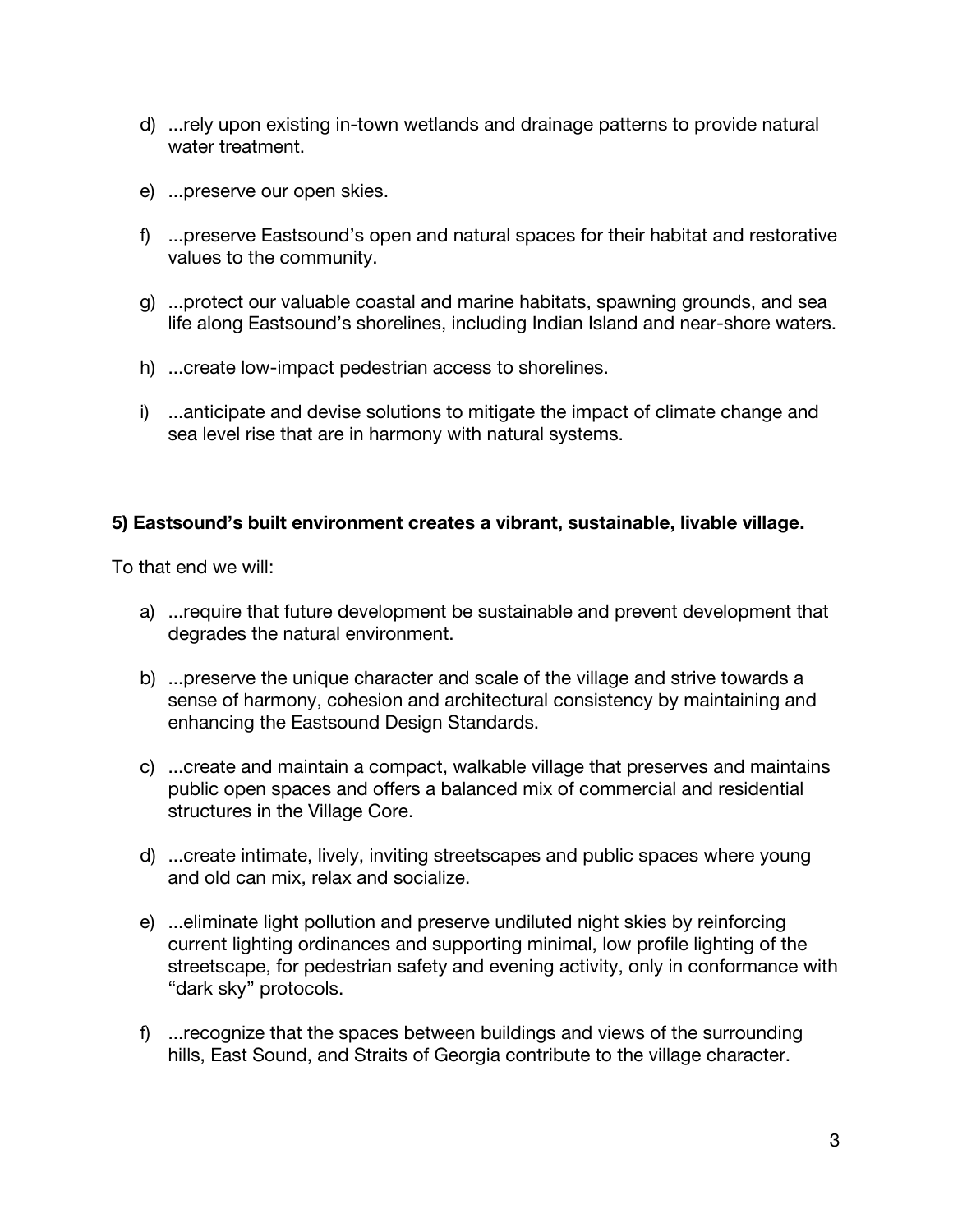- g) ...encourage a sense of discovery and tranquility, and provide opportunities for art in both public and private spaces.
- h) ...ensure that island development not outpace local resources, including but not limited to water, energy, sewage treatment capacity, and essential services.
- i) ...encourage affordable residential neighborhoods within the boundaries of the Subarea.
- j) ...support changes in allowable land uses, including incentives, to provide for innovative, affordable, year-round rentals.
- k) ...ensure a healthy balance of year-round residential rental units and transient rentals.

# **6) Eastsound honors its past.**

To that end we will:

a) ...honor, preserve and share the history and heritage of those who have lived here before us and strengthen relationships with local indigenous people and cultures that have historic connections with Orcas Island.

# **7) Eastsound supports diverse modes of transportation**

- a) ...create and maintain a walkable village designed to connect with surrounding areas and establish distinct routes for pedestrians, cyclists, and vehicles.
- b) ...provide transportation alternatives to reduce vehicle traffic within the village.
- c) ...consider flexible infrastructure or part-time pedestrian-only zones to accommodate seasonal changes in population.
- d) ...establish an island-wide community transit system with Eastsound as its central destination.
- e) ...create low-impact perimeter parking that serves the village core.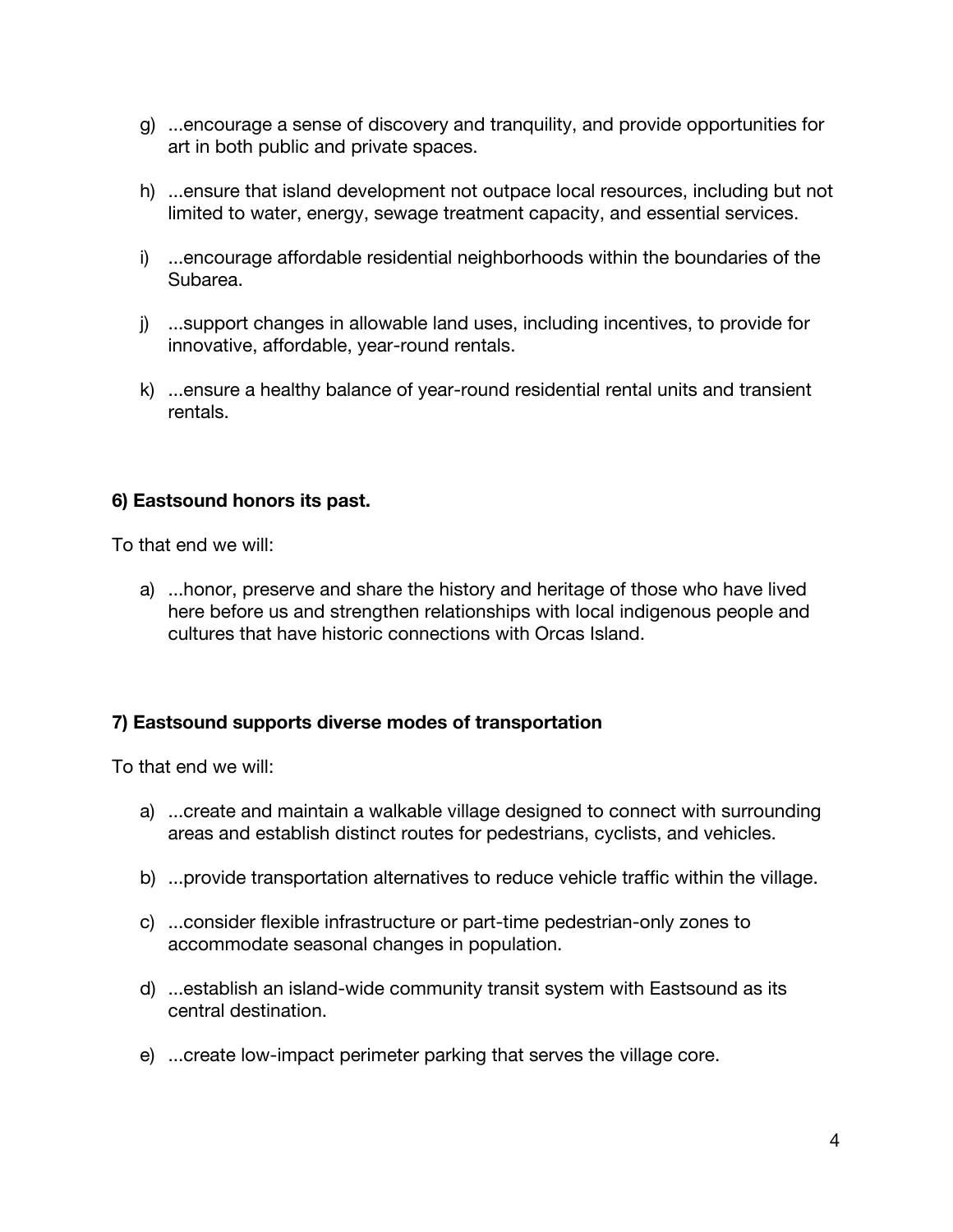# **8) Eastsound innovates.**

To that end we will:

- a) ...adopt an environmental sustainability index to measure our progress toward specific goals, including sustainable and renewable energy, energy efficiency, net zero waste, carbon negativity, and other markers.
- b) ...use our water resources wisely and sustainably.
- c) ...support public and private cooperatives.
- d) ...use sustainability, as we have defined it, as an essential criterion for growth and development.

# **9) Eastsound shall implement the principles in this vision.**

To that end we will:

- a) ...engage in ongoing community forums to realize this vision and raise the quality of life for the people and enhance the health of the ecosystems of Orcas Island and the Salish Sea.
- b) ...create a governing structure responsive to the Eastsound community.
- c) ...require the equitable application of clear, simple rules and codes as they apply to the Eastsound Subarea.

# **10) Definitions**

# **a) Definition of Compact Development:**

Compact development is development in which more efficient use of land through higher-density planning reduces sprawl, reduces dependency on private car use, creates walkable environments, and increases economic efficiency in the delivery of basic urban services.

Source: Arthur Brown, "Planning Glossary of Terms", *Defined Term.* <https://www.definedterm.com/a/definition/141964>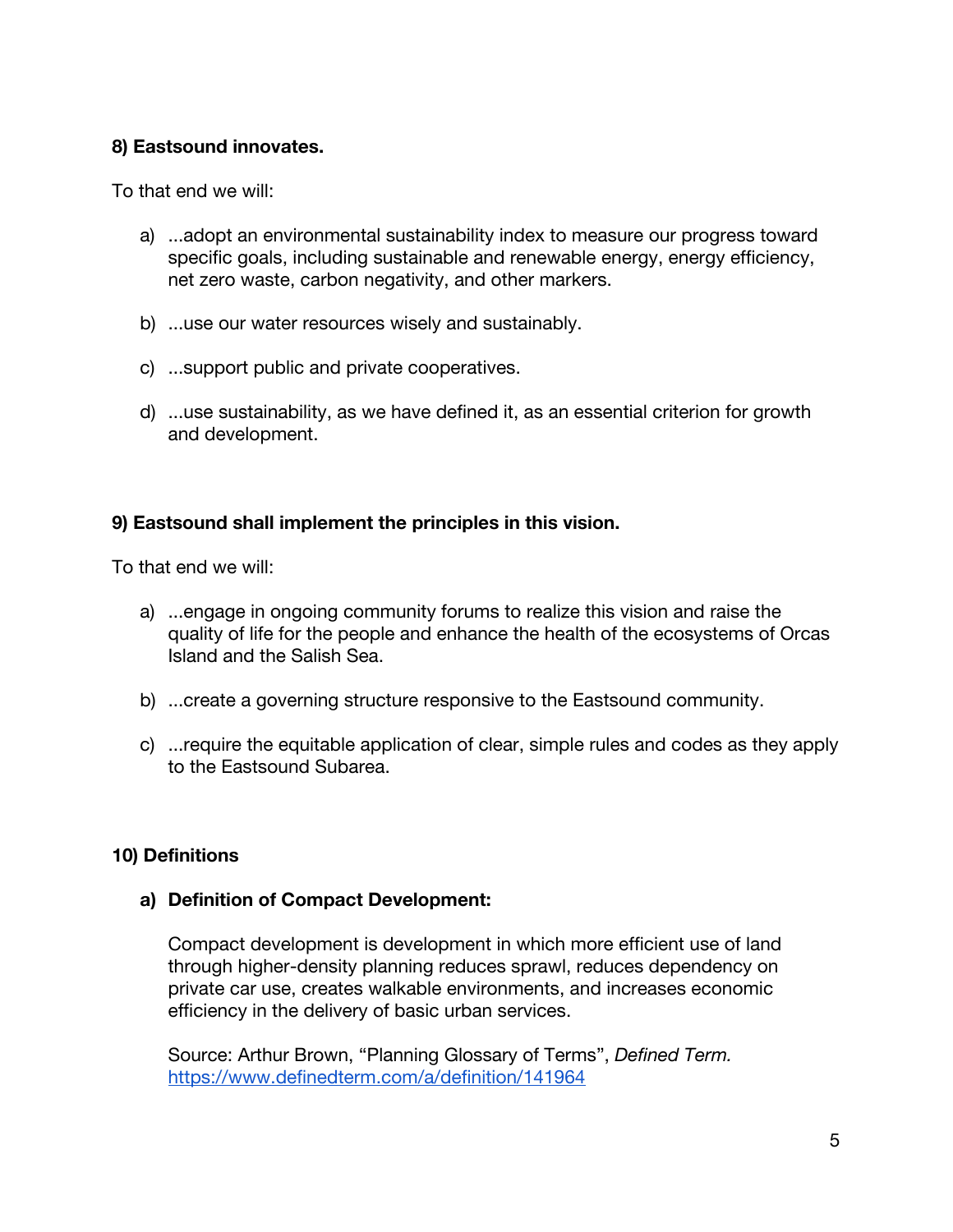#### **b) Definition of Eastsound Subarea:**

The Eastsound Subarea is the area which comprises the whole of Eastsound. The Eastsound Urban Growth Area and the Eastsound Village Core are contained within it. The Subarea Plan provides land use and development guidelines specific to the Eastsound area as a component of the San Juan County Comprehensive Plan.

For an exact map of the Eastsound subarea, refer to Eastsound Subarea Plan Official Map:

[http://www.sanjuanco.com/DocumentCenter/Home/View/3471.](http://www.sanjuanco.com/DocumentCenter/Home/View/3471)

## **c) Definition of Eastsound Urban Growth Area (UGA):**

The Eastsound UGA is bordered north and south by the sea, and is the central portion of the Eastsound Subarea. The Village Core is contained within it.

According to the Revised Code of Washington, UGAs are "areas within which urban growth shall be encouraged and outside of which growth can occur only if it is not urban in nature."

For an exact map of the Eastsound UGA, refer to page one of this San Juan County map pdf:

[http://www.ofm.wa.gov/pop/smallarea/maps/uga/saep\\_uga\\_san\\_juan.pdf](http://www.ofm.wa.gov/pop/smallarea/maps/uga/saep_uga_san_juan.pdf)

## **d) Definition of Eastsound Village Core:**

The Eastsound Village Core is the area defined as "Village Commercial" on the Eastsound Subarea Plan Official Map:

[http://www.sanjuanco.com/DocumentCenter/Home/View/3471.](http://www.sanjuanco.com/DocumentCenter/Home/View/3471)

## **e) Definition of Low-Impact:**

Low-impact human activity minimizes, mitigates, and eventually eliminates environmental damage.